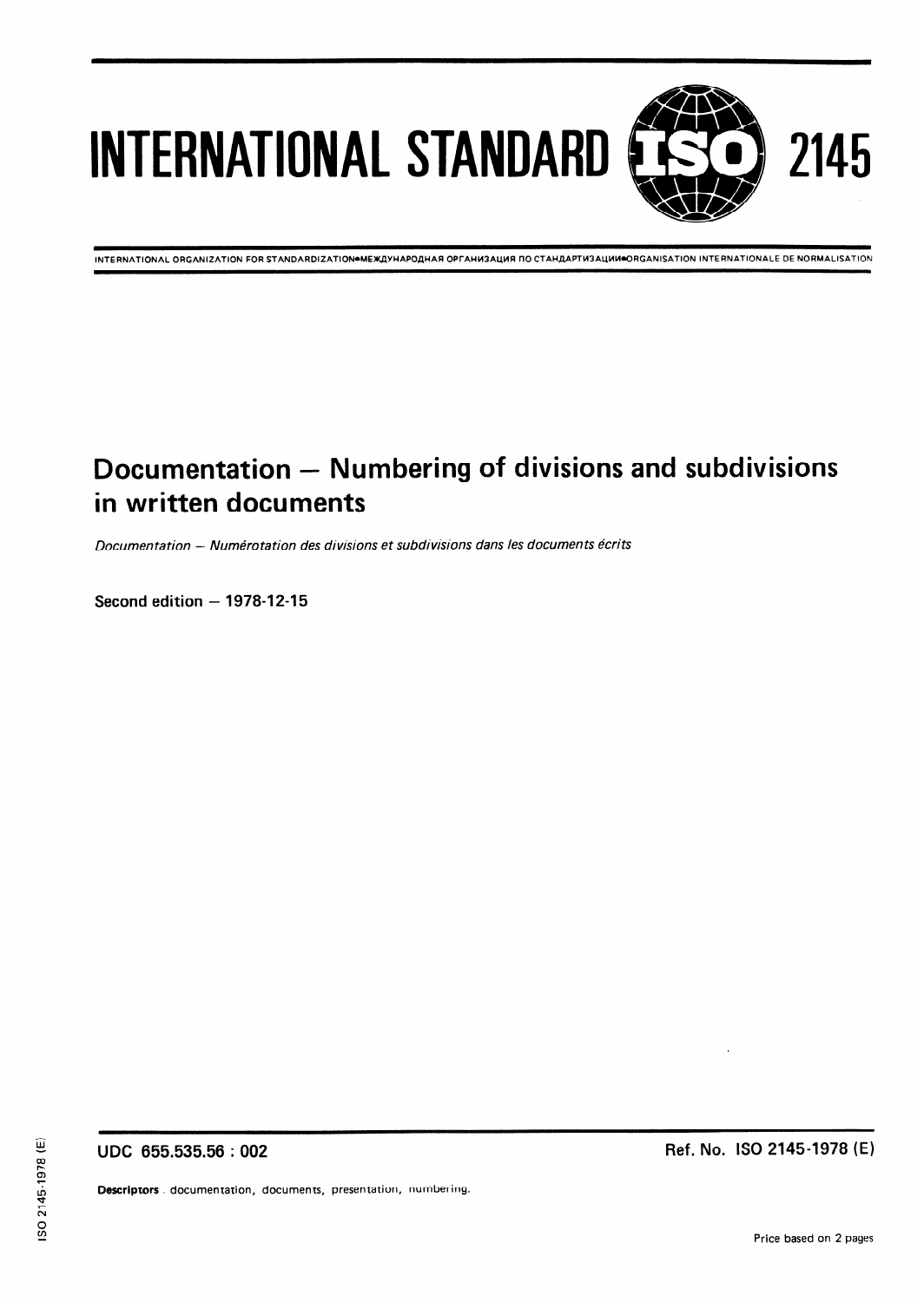#### FOREWORD

ISO (the International Organization for Standardization) is a worldwide federation of national standards institutes (ISO member bodies). The work of developing International Standards is carried out through ISO technical committees. Every member body interested in a subject for which a technical committee has been set up has the right to be represented on that committee. International organizations, governmental and non-governmental, in liaison with ISO, also take part in the work.

Draft International Standards adopted by the technical committees are circulated to the member bodies for approval before their acceptance as International Standards by the ISO Council.

International Standard ISO 2145 was developed by Technical Committee  $VEW$ ISO/TC 46, Documentation.

## (standards.iteh.ai)

This second edition was submitted directly to the ISO Council, in accordance with clause 6.13.1 of the Directives for the technical work  $\rho_1$  |  $\rho_2$  |  $\mu_3$  cancels and with clause 6.13.1 of the Directives for the technical work  $\frac{\partial^2 [3Q_1]}{\partial \gamma}$  if cancels and<br>replaces the first edition (i.e. ISO 2145-1972), which had been approved by the member bodies of the following countries https://standards.iteh.ai/catalog/standards/sist/6e3da853-1428-4967-8544-  $245 - 1978$ 

|  |  |  |  | eagduo885a0g/iso-2145-19 |  |
|--|--|--|--|--------------------------|--|
|  |  |  |  |                          |  |

| Belaium        |  |  |
|----------------|--|--|
| Chile          |  |  |
| Czechoslovakia |  |  |
| Denmark        |  |  |
| France         |  |  |
| Germany, F.R.  |  |  |
| Greece         |  |  |
| India          |  |  |

Ireland Israel Italy Japan Netherlands New Zealand Portugal

Iran

Romania South Africa, Rep. of Sweden Switzerland Thailand **Turkey** United Kingdom

The member bodies of the following countries had expressed disapproval of the document on technical grounds

> Austria Poland

© International Organization for Standardization, 1978 ·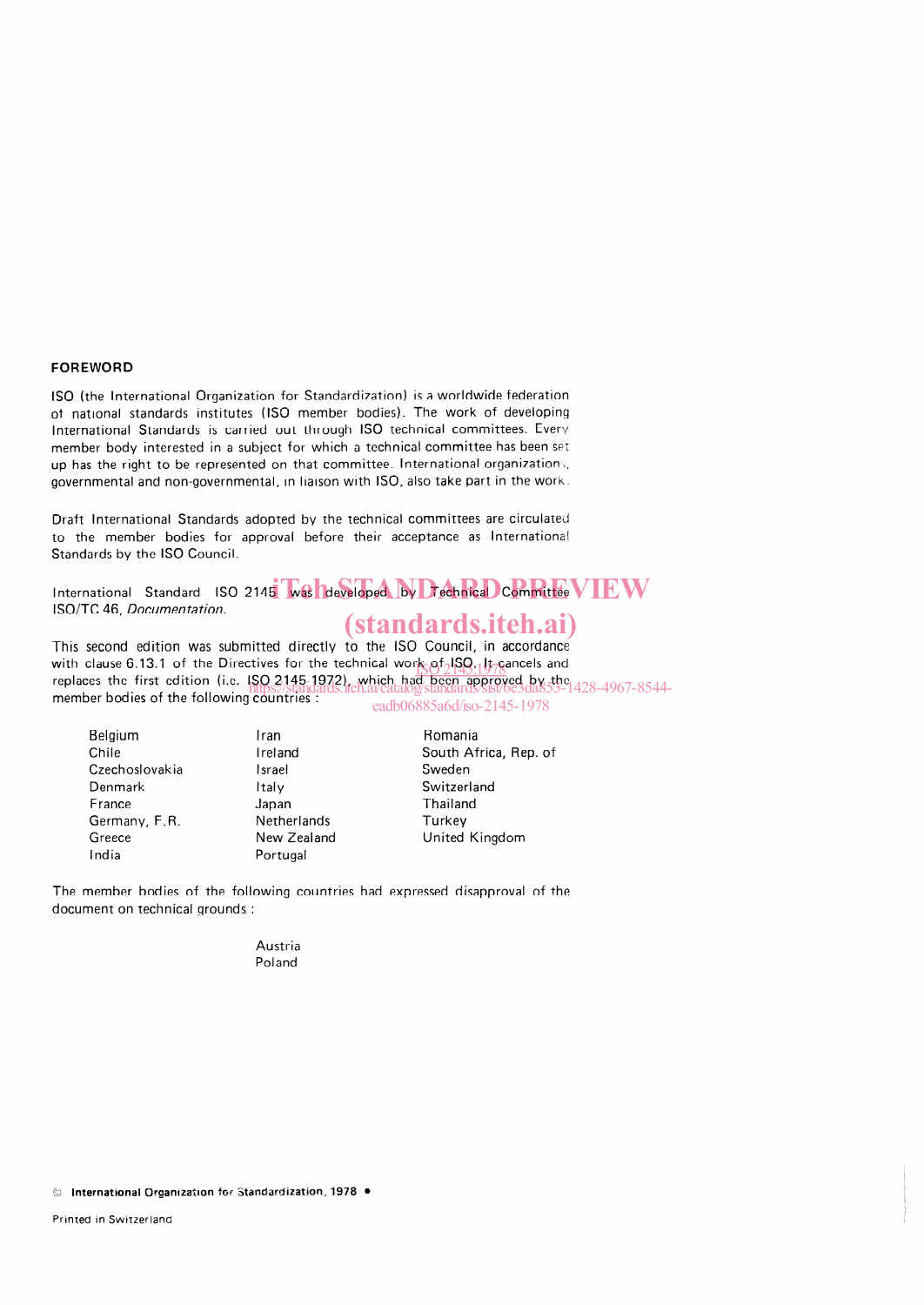## Documentation – Numbering of divisions and subdivisions in written documents

## 1 SCOPE AND FIELD OF APPLICATION

This International Standard establishes a system for numbering divisions and subdivisions in written documents. lt applies to all kinds of written documents, for example manuscripts, printed works, books, journal articles, directions for use and standards.

Numbering of divisions and subdivisions in a written document is advocated if this

clarifies the sequence, importance and interrelation of individual divisions and subdivisions;

- simplifies search and retrieval of certain passages in the text, and makes possible the citation of single parts **1.022 E. Physical proper**<br>of the text: of the text;

 $-$  facilitates references within a written wall ards.iteh.ai)

## 2  $\,$  NUMBERING OF DIVISIONS AND SUBDIVISI $\underline{\mathsf{RNS}}_{2145:1978}$

2.1 Arabic numerals shall be employed in huin bakagstandards/sist/6e3da853-1428-4967-8544eadb06885a6d/iso-21

2.2 The main divisions (first level) of a written document shall be numbered continuously beginning with 1.

2.3 Every main division in its turn can be divided into any number of subdivisions (second level), which are also continuously numbered. This method of division and numbering can be continued to any number of further subdivisions (third and further levels).

lt is, however, advisable to limit the number of subdivisions so that the reference numbers remain easy to identify, to read and to cite.

2.4 A full stop is placed between the numbers designating subdivisions of different levels (see example below). A full stop after the number designating the final level shall not be used.

#### Example :

| 1st level | 2nd level | 3rd level           |
|-----------|-----------|---------------------|
|           | 2.1       | $\overline{2.11.1}$ |
|           | 2.2       | 2.11.2              |
| 3         | 2.3       | 2.11.3              |
|           |           |                     |
|           |           |                     |
| ٠         |           |                     |
| 9         | 2.9       | 2.11.9              |
| 10        | 2.10      | 2.11.10             |
|           |           | 2.11.11             |
|           |           |                     |

2.5 A number 0 (zero) can be assigned to the first division of each level if this forms a foreword, a preface, an introduction, or other division of similar type.

Example of a table of contents :

| 0            | Introduction                        |
|--------------|-------------------------------------|
| 1            | Morphology                          |
| 1.1          | Cytology                            |
| 1.1.1        | Form and size of cells              |
| 1.1.2        | Living content of cells             |
| 1.1.2.1      | Parts of cells (component parts)    |
| 111.2.2      | Physical properties of cells        |
| 1.1.2.3      | Inanimate inclusions of protoplasts |
| <u>іфп.:</u> | <b>Histology</b>                    |
| 1.2.1        | <b>T</b> issue formation            |
| 1.2.2        | Kinds of cells<br>128–1967–851      |
| 45-1978      | Formative tissues                   |
| 1.3          | Organography                        |
| 1.3.1        | Vegetative organs                   |
|              |                                     |
|              |                                     |
|              |                                     |
| 1.3.1.20     | Corm, generalities                  |
| 1.3.1.21     | Structure of typical corm           |
|              |                                     |
|              |                                     |
|              |                                     |
| 2            | Physiology                          |
| 2.1          | Metabolism                          |
| 2.1.1        | Chemical composition of the plant   |
| 2.1.2        | Ingestion and movement of nutrients |
| 2.2          | Development                         |
| 2.2.1        | Conditions of growth                |
| 2.2.1.1      | Measurement of growth               |
|              |                                     |
|              |                                     |
|              |                                     |
| 2.3          | Movements                           |
| 2.3.1        | Locomotive movements                |